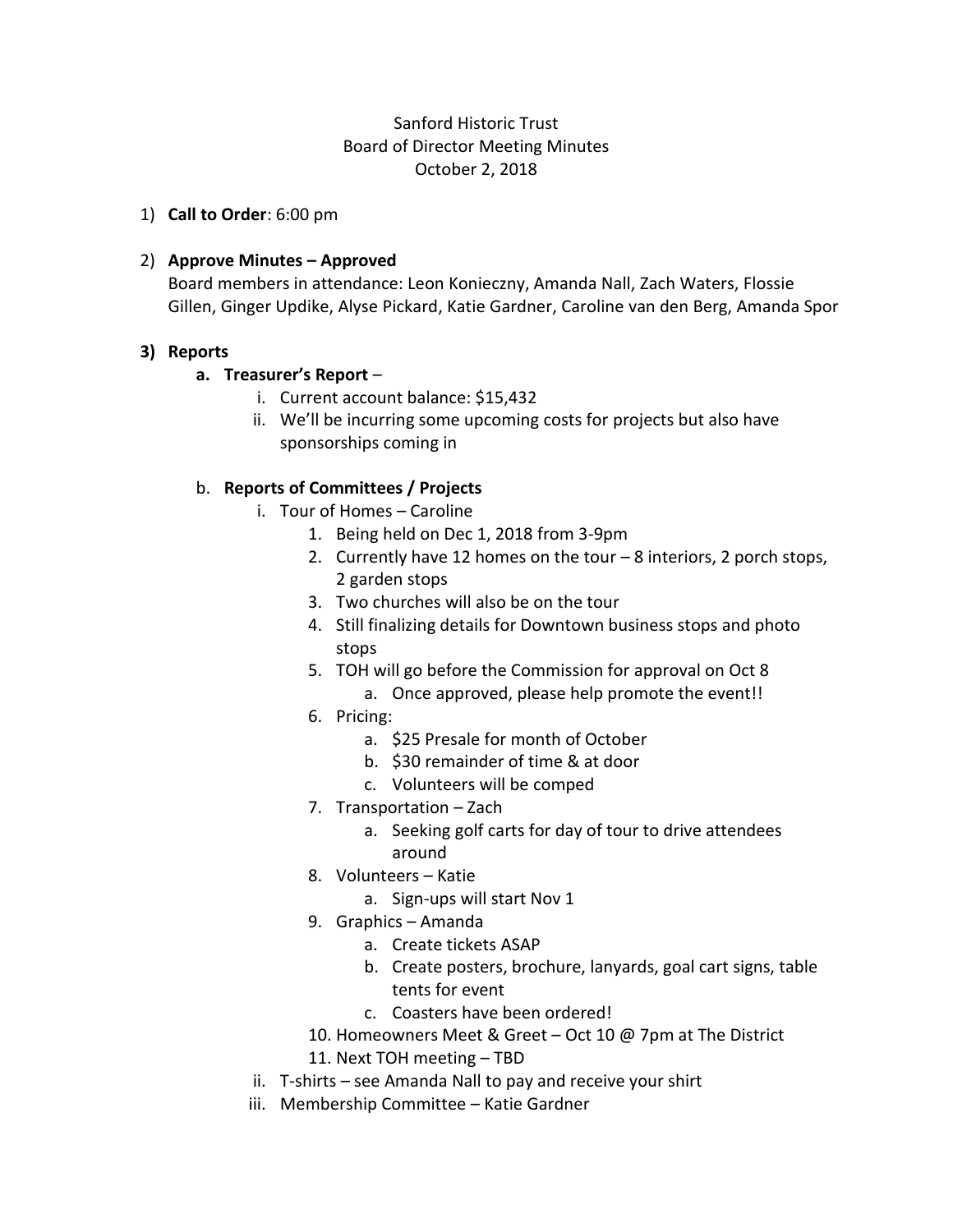- 1. Looking to simplify and send SHT brochure, sticker and welcome letter
- 2. Please reach out to Katie if you're interested in assisting with the Membership Committee
- iv. Lampposts Project Mike Lennon
	- 1. Actively taking care of lampposts with help of volunteers
	- 2. 6-month recap:
		- a. Total of 237 light posts
		- b. Replaced lights in 34 lampposts
		- c. Has made 5 electrical repairs
		- d. Currently 19 lampposts with issues to address
- v. 2019 Photo Project Reception is Oct 13 @ 6pm at Jeanine Taylor Studio
	- 1. Winners have already been notified
	- 2. Snacks and beverages will be available
	- 3. Calendars will be available end of November
- vi. Harvest Dinner November 4 SOLD OUT
	- 1. Looking to profit ~\$800
	- 2. Heritage Park is sponsoring \$1,000
- vii. Future Speakers
	- 1. October Christine Dalton Lecture Series @ Preservation Hall at  $6:30$ pm  $\leftarrow$  TIME CHANGE!!
	- 2. November Katie Gardner is putting together a panel to share about Airbnb/B&B experiences locally.
		- a. Looking to host at Higgins House
- viii. Elections Committee Alyse Pickard
	- 1. Elections Committee Alyse Pickard, Tammy Agnini, Stephanie Pilk, Zach Waters
	- 2. Slate is needed by October 25 Membership Meeting
	- 3. Elections will be held during November Membership Meeting
- ix. Porchfest 2019
	- 1. SHT has committed to sponsorship
	- 2. Amanda Spor & Amanda Nall will take lead
		- a. Look to create grocery totes with water and snacks, decorate cookies, and have signage & visuals promoting SHT

## **4) New Business**

- i. HPO and City of Sanford
	- 1. City has provided new Historic Preservation Planner job description to Leon
	- 2. Leon plans to respond and follow-up on behalf of the board
	- 3. Trust will take the position of following up and continuing to push for the importance of historic preservation